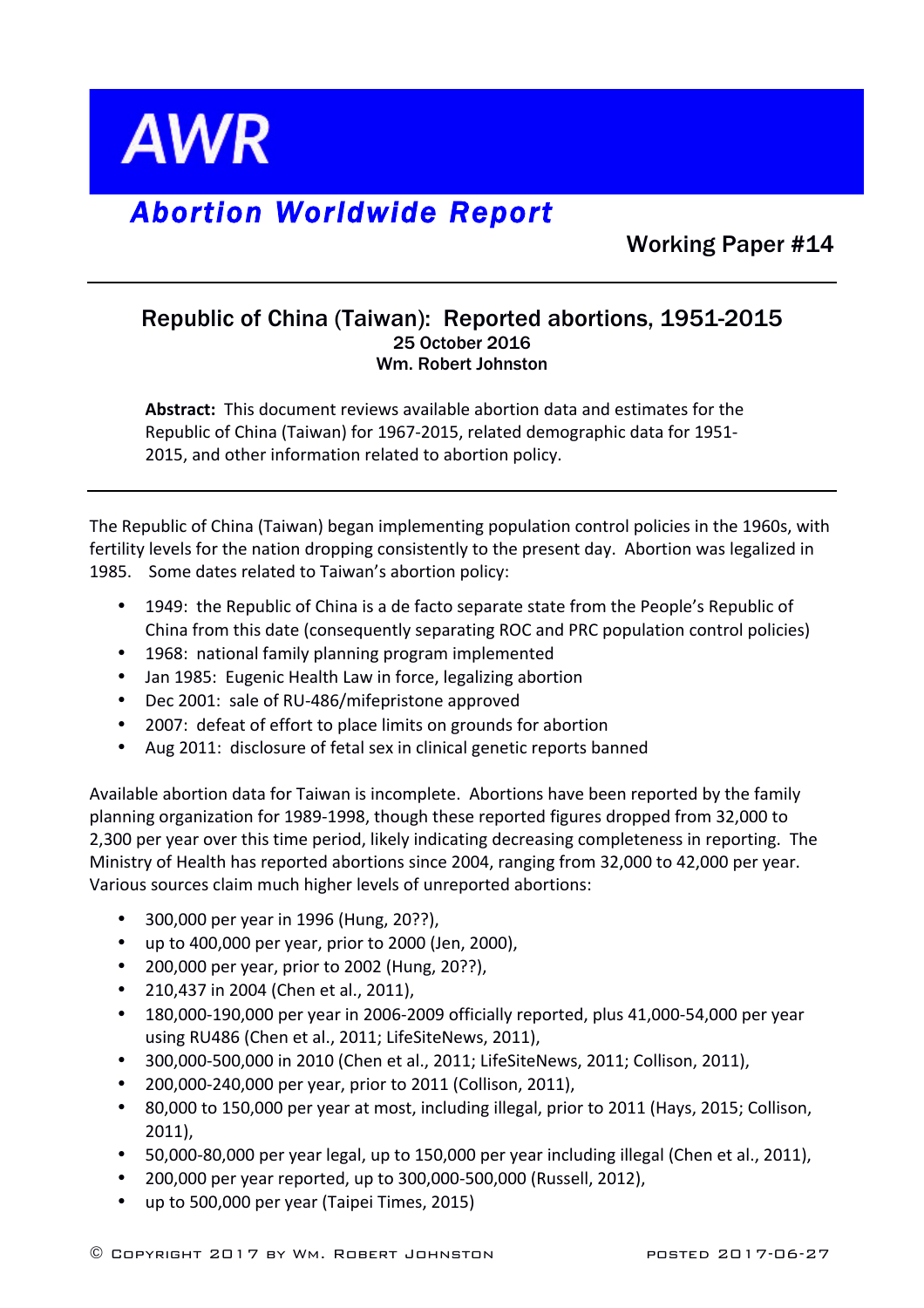Despite the official or medical authorities cited for some of these figures, supporting evidence is not known to this author. One estimate of 130,000 abortions per year to teen mothers (Collison, 2011) is based on an assumed 90% rate of abortions for teen pregnancies, with no apparent basis for the assumption. At least some of the official figures cited appear to include miscarriages as well as induced abortions, and some sources do express skepticism of the higher estimates. The higher estimates would give Taiwan the highest abortion to live birth ratio in the world in recent years, an extraordinary claim for which no corresponding extraordinary evidence is provided. On the other hand, the estimates of 80,000-150,000 per year (including legal, illegal, and RU486 abortions) appear to be plausible, consistent with annual figures of 32,000-42,000 reported abortions, 28,000-54,000 unreported abortions, and 20,000-54,000 RU486 abortions (and excluding 62,000-82,000 spontaneous miscarriages per year).

Several sources discuss the somewhat unique social phenomena in Taiwan of abortion grief/guilt associated with belief in haunting or other contact with spirits of aborted fetuses (Jen, 2000; Lee et al., 2014; Moskowitz, 2001). Taiwanese demographics are affected by higher fertility in Dragon Years, notably in 1976 and 1988 (Goodkind, 1993).

The following table summarizes reported or estimated abortion data and related demographic data. Estimates of possible excess female abortions (sex-selective abortions) are based on an assumed birth sex ratio of 1.066 in the absence of sex-selective identified abortions (this ratio is the average in Taiwan for 1970-1985). Males and female births for 1970-1998 and 2013-2014 are derived from reported male-to-female birth ratios. Estimates by the compiler are highlighted in yellow.

| year | live births | male live<br>births | female<br>live births | male-to-<br>female birth<br>ratio | miscarriages | abortions | estimated sex-<br>selective<br>abortions | abortion<br>percent | abortion<br>source |
|------|-------------|---------------------|-----------------------|-----------------------------------|--------------|-----------|------------------------------------------|---------------------|--------------------|
| 1951 | 385,383     |                     |                       |                                   |              |           |                                          |                     |                    |
| 1952 |             |                     |                       |                                   |              |           |                                          |                     |                    |
| 1953 |             |                     |                       |                                   |              |           |                                          |                     |                    |
| 1954 |             |                     |                       |                                   |              |           |                                          |                     |                    |
| 1955 |             |                     |                       |                                   |              |           |                                          |                     |                    |
| 1956 |             |                     |                       |                                   |              |           |                                          |                     |                    |
| 1957 | 394,870     |                     |                       |                                   |              |           |                                          |                     |                    |
| 1958 | 410,885     |                     |                       |                                   |              |           |                                          |                     |                    |
| 1959 | 421,458     |                     |                       |                                   |              |           |                                          |                     |                    |
| 1960 | 419,442     |                     |                       |                                   |              |           |                                          |                     |                    |
| 1961 | 420,254     |                     |                       |                                   |              |           |                                          |                     |                    |
| 1962 | 423,469     |                     |                       |                                   |              |           |                                          |                     |                    |
| 1963 | 424,250     |                     |                       |                                   |              |           |                                          |                     |                    |
| 1964 | 416,926     |                     |                       |                                   |              |           |                                          |                     |                    |
| 1965 | 406,604     |                     |                       |                                   |              |           |                                          |                     |                    |
| 1966 | 415,108     |                     |                       |                                   |              |           |                                          |                     |                    |
| 1967 | 374,282     |                     |                       |                                   |              | 400       |                                          | 0.1                 | S76a               |

## Table 1. Data on live births and abortions, Republic of China, 1951-2015.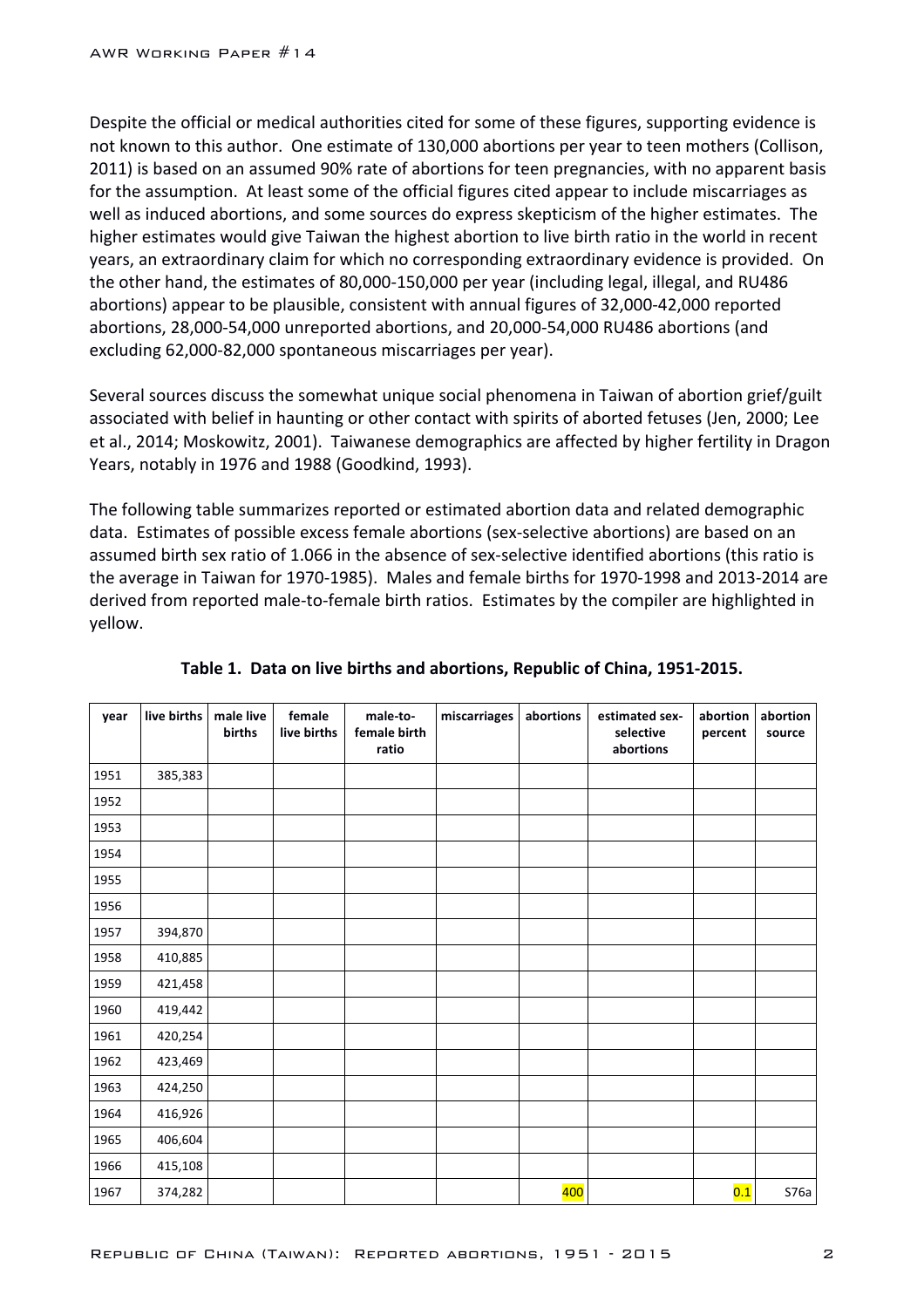| 1968 | 394,260 |         |         |       |        | 2,211        |              | 0.6     | P77a   |
|------|---------|---------|---------|-------|--------|--------------|--------------|---------|--------|
| 1969 | 390,728 |         |         |       |        |              |              |         |        |
| 1970 | 394,015 | 203,200 | 190,900 | 1.064 |        |              |              |         |        |
| 1971 | 380,424 | 195,900 | 184,500 | 1.062 |        |              |              |         |        |
| 1972 | 365,749 | 188,100 | 177,600 | 1.059 |        |              |              |         |        |
| 1973 | 366,942 | 189,600 | 177,400 | 1.069 |        |              |              |         |        |
| 1974 | 367,823 | 189,600 | 178,200 | 1.064 |        |              |              |         |        |
| 1975 | 367,647 | 189,300 | 178,400 | 1.061 |        |              |              |         |        |
| 1976 | 423,356 | 218,700 | 204,700 | 1.068 |        |              |              |         |        |
| 1977 | 395,796 | 203,800 | 192,000 | 1.062 |        |              |              |         |        |
| 1978 | 409,203 | 212,000 | 197,200 | 1.075 |        |              |              |         |        |
| 1979 | 422,518 | 218,500 | 204,000 | 1.071 |        |              |              |         |        |
| 1980 | 413,881 | 213,200 | 200,700 | 1.062 |        |              |              |         |        |
| 1981 | 414,069 | 213,900 | 200,100 | 1.069 |        |              |              |         |        |
| 1982 | 405,263 | 209,400 | 195,800 | 1.070 |        |              |              |         |        |
| 1983 | 383,439 | 198,200 | 185,200 | 1.070 |        |              |              |         |        |
| 1984 | 371,008 | 192,000 | 179,000 | 1.073 |        | 1,268        |              | 0.3     |        |
| 1985 | 346,208 | 178,300 | 167,900 | 1.062 |        |              |              |         |        |
| 1986 | 309,230 | 160,200 | 149,000 | 1.075 |        | <b>1,300</b> | <b>1,300</b> | 0.4     | est    |
| 1987 | 314,024 | 163,300 | 150,700 | 1.084 |        | 2,500        | 2,500        | 0.8     | est    |
| 1988 | 342,031 | 177,700 | 164,300 | 1.081 |        | <b>2,400</b> | <b>2,400</b> | 0.7     | est    |
| 1989 | 315,299 | 164,100 | 151,200 | 1.086 |        | 32,159       | <b>2,700</b> | 9.3     |        |
| 1990 | 335,618 | 176,000 | 159,600 | 1.103 |        | 18,475       | 5,500        | 5.2     |        |
| 1991 | 321,932 | 168,900 | 153,000 | 1.103 |        | 16,259       | 5,400        | 4.8     |        |
| 1992 | 321,632 | 168,500 | 153,100 | 1.100 |        | 10,606       | 5,000        | 3.2     |        |
| 1993 | 325,613 | 169,500 | 156,100 | 1.086 |        | 6,469        | <b>2,900</b> | 1.9     |        |
| 1994 | 322,938 | 168,400 | 154,500 | 1.090 |        | 5,062        | 3,500        | 1.5     |        |
| 1995 | 329,581 | 171,100 | 158,500 | 1.080 |        | 4,199        | 2,000        | 1.3     |        |
| 1996 | 325,545 | 169,500 | 156,100 | 1.086 |        | 3,572        | 2,900        | $1.1\,$ |        |
| 1997 | 326,002 | 170,000 | 156,000 | 1.090 |        | 2,849        | 3,500        | 0.9     |        |
| 1998 | 271,450 | 141,500 | 130,000 | 1.088 |        | 2,339        | 2,700        | 0.9     |        |
| 1999 | 283,661 | 148,042 | 135,619 | 1.092 |        | 42,282       | 3,300        | 13.0    | T00a   |
| 2000 | 305,312 | 159,726 | 145,586 | 1.097 |        | 4,300        | 4,300        | 1.4     | est    |
| 2001 | 260,354 | 135,596 | 124,758 | 1.087 |        | 2,400        | 2,400        | 0.9     | est    |
| 2002 | 247,530 | 129,537 | 117,993 | 1.098 |        | 3,500        | 3,500        | 1.4     | est    |
| 2003 | 227,070 | 118,984 | 108,086 | 1.101 |        | 3,500        | 3,500        | 1.5     | est    |
| 2004 | 216,419 | 113,639 | 102,780 | 1.106 | 82,168 | 41,586       | 3,800        | 16.1    | ROC15a |
| 2005 | 205,854 | 107,378 | 98,476  | 1.090 | 77,049 | 38,902       | 2,300        | 15.9    | ROC15a |
| 2006 | 204,459 | 106,936 | 97,523  | 1.097 | 71,634 | 36,902       | 2,800        | 15.3    | ROC15a |
| 2007 | 204,414 | 106,898 | 97,516  | 1.096 | 69,960 | 35,178       | 2,800        | 14.7    | ROC15a |
| 2008 | 198,733 | 103,937 | 94,796  | 1.096 | 71,431 | 35,349       | 2,700        | 15.1    | ROC15a |
| 2009 | 191,310 | 99,492  | 91,818  | 1.084 | 66,923 | 33,692       | 1,500        | 15.0    | ROC15a |
| 2010 | 166,886 | 87,213  | 79,673  | 1.095 | 66,286 | 32,633       | 2,100        | 16.4    | ROC15a |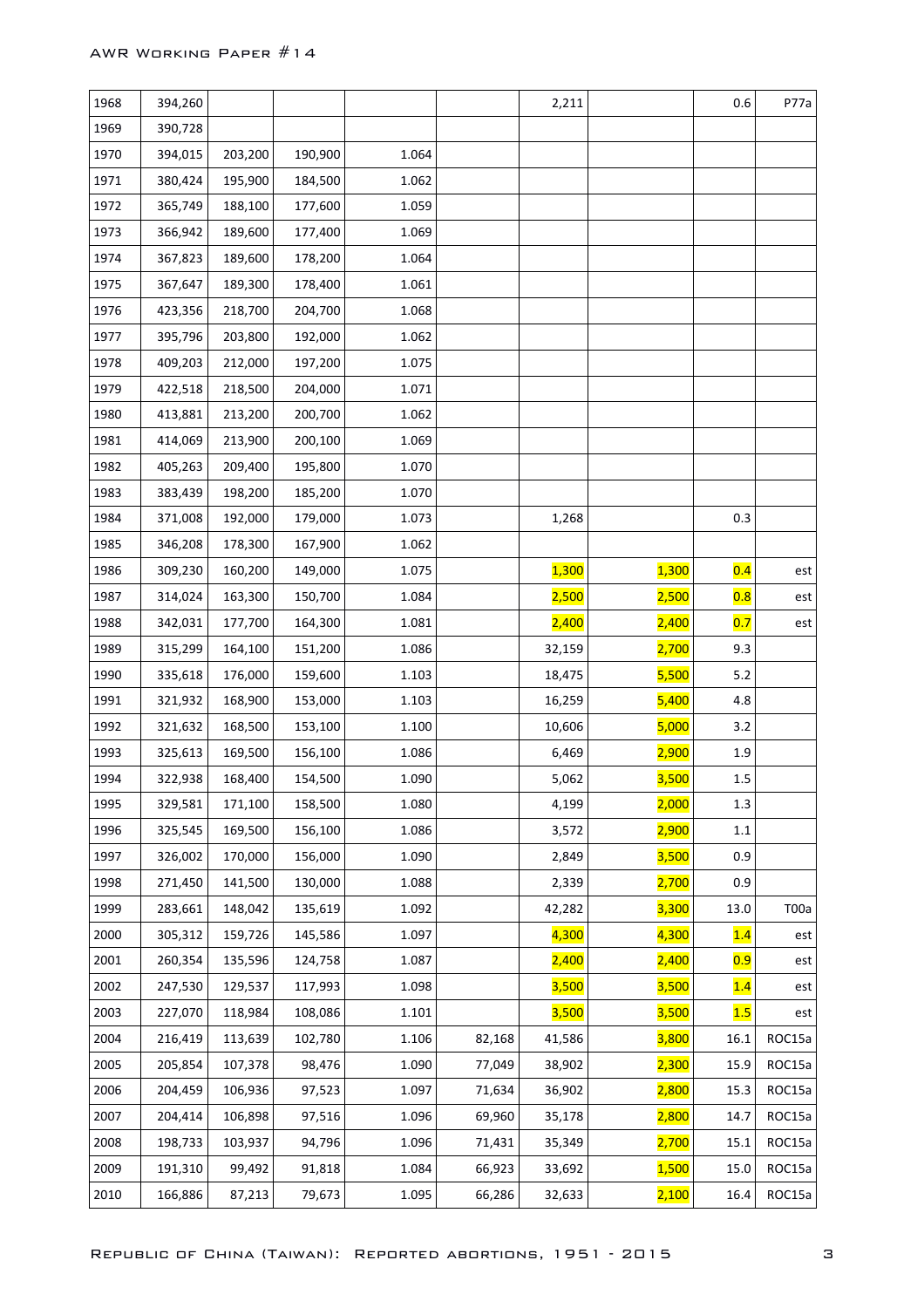| 2011 | 196.627 | 101.943 | 94.684  | 1.077 | 66,626 | 34.688 | 900   | 15.0 | ROC15a |
|------|---------|---------|---------|-------|--------|--------|-------|------|--------|
| 2012 | 229.481 | 118.848 | 110.633 | 1.074 | 79,366 | 34.927 | 900   | 13.2 | ROC15a |
| 2013 | 199.113 | 103,300 | 95,800  | 1.078 | 63,106 | 32,907 | 1,100 | 14.2 | ROC15a |
| 2014 | 210,383 | 108.700 | 101.700 | 1.069 | 62,665 | 34.287 | 300   | 14.0 | ROC15a |
| 2015 | 216,225 |         |         |       | 61,639 | 33,557 |       | 13.4 |        |

Totals for several statistics over the available data periods specified are:

- Live births, 1967-2015: 15,311,337
- Abortions, 1967-2015: 592,700 (minimum)
- Abortions, 1967-2015: 1,073,000 (with linear interpolation for underreported periods 1985-1988, 1990-1998, and 2000-2003)
- Sex-selective abortions (minimum estimate), 1986-2012: 79,100



Figure 1 shows abortion and live birth numbers for 1957-2015.

Figure 1. Republic of China (Taiwan) live births and known abortions, 1957-2015.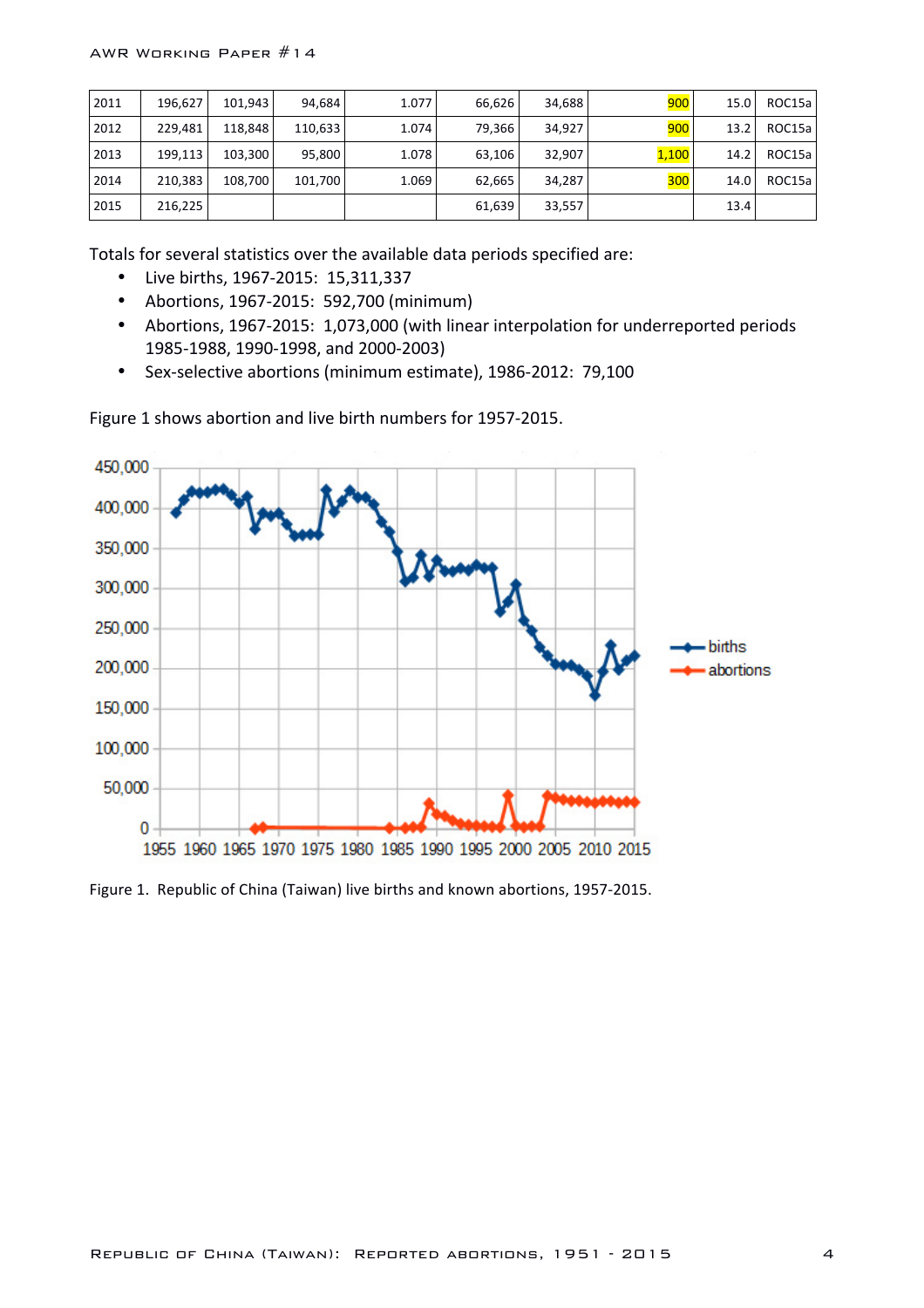\_\_\_\_\_\_\_\_\_\_\_\_\_\_\_\_\_\_\_\_

## **References**

- A11a: Asia Sentinel, 25 Jul 2011, "Taiwan's astonishing abortion rate," Asia Sentinel, on line [http://www.asiasentinel.com/society/taiwans-astonishing-abortion-rate/].
- F15a: Focus Taiwan, 16 Jan. 2015, "Taiwan records jump in number of births in 2014," *Focus Taiwan*, on line [http://focustaiwan.tw/news/asoc/201501160015.aspx].
- P77a: Potts, Malcolm, Peter Diggory, and John Peel, 1977, *Abortion*, Cambridge Univ. Press (Cambridge, UK).
- ROC85a: Department of Health, 15 Sept. 1985, "Characteristics of women undergoing abortion-Taiwan," *Taiwan Epidemiology Bulletin*, 1(10):73-75
- ROC92a: Ministry of Health and Welfare, 1992, "Table 66 Births by attendance, Taiwan area, 1951-1992," *MOHW*, on line [http://www.mohw.gov.tw/cht/DOS/DisplayStatisticFile.aspx?d=6403].
- ROC97a: Ministry of Health and Welfare, 1997, "Table 80 Births by attendance, Taiwan area, 1957-1996," *MOHW*, on line [http://www.mohw.gov.tw/cht/DOS/DisplayStatisticFile.aspx?d=10531].
- ROC05a: Ministry of Health and Welfare, 2005, *MOHW*, on line [http://www.mohw.gov.tw/cht/DOS/DisplayStatisticFile.aspx?d=49706&f=20776].
- ROC10a: Oct. 2010, on line [http://www.dgbas.gov.tw/public/data/011917403371.pdf].
- ROC11a: Ministry of Health and Welfare, "Health Statistics in Taiwan, 2010," MOHW, on line [http://www.mohw.gov.tw/MOHW\_Upload/doc/Part%20I.%20Population%20and%20Family.pdf].
- ROC12a: Ministry of Health and Welfare, 2012, *MOHW*, on line [www.mohw.gov.tw/MOHW\_Upload/doc/2011-5.xls].
- ROC13a: Ministry of Health and Welfare, "Table 1 Population Statistics, 1999-2012," *MOHW*, on line [http://www.mohw.gov.tw/EN/Ministry/DisplayStatisticFile.aspx?d=33246].
- ROC14a: Ministry of Health and Welfare, Dec. 2014, "Statistics of General Health and Welfare 2013," *MOHW*, on line [http://www.mohw.gov.tw/EN/Ministry/DisplayStatisticFile.aspx?d=53364&s=1].
- ROC14b: Oct. 2014, on line [http://ebook.dgbas.gov.tw/public/Data/41029151636JHS9PT6X.pdf].
- ROC15a: Ministry of Health and Welfare, Dec. 2015, "Statistics of General Health and Welfare 2014," *MOHW*, on line [http://www.mohw.gov.tw/EN/Ministry/DisplayStatisticFile.aspx?d=53362&s=1].
- ROC15b: Ministry of Health and Welfare, 2015, "Statistical Yearbook of Health Promotion 2014," *Health Promotion Administration*, on line [http://www.hpa.gov.tw/Bhpnet/Portal/file/FormCenterFile/ 201511050204384013/stat\_yearbook\_103.pdf].
- ROC16a: Ministry of Health and Welfare, 11 July 2016, "Supporting 'World Population Day,' 'Investing in Teenage Girl's Future," MOHW, on line [http://www.mohw.gov.tw/EN/Ministry/DM2\_P.aspx?f\_list\_no=378&fod\_list\_no=5760&doc\_no=5562 6].
- S76a: Sullivan, J. M., K. H. Su, and T. H. Liu, 1976, "The influence of induced abortion on Taiwanese fertility," *Studies in Family Planning*, 7(8):231-238.
- T00a: Taipei Times, 23 Dec. 2000, "Officials say abortion estimates low," Taipei Times, on line [http://www.taipeitimes.com/News/local/archives/2000/12/23/66622].
- Chen Li-Ting, Christie Chen, and Ann Chen, 17 July 2011, "Taiwan has up to 500,000 abortions in 2010: Children's Coalition," Focus Taiwan, on line [http://focustaiwan.tw/news/aall/201107170007.aspx].
- Chiang, Sheng, 2005, "Late abortion: A comprehensive review," Taiwanese Journal of Obstetrics and *Gynecology*, 44(4):318-326.
- Collison, Kerry, July 2011, "Taiwan's astonishing abortion rate," *Kerry B. Collison Asia News*, on line [http://kerrycollison.blogspot.com/2011\_07\_01\_archive.html].
- Goodkind, Daniel M., 1993, "New zodiacal influences on Chinese family formation: Taiwan, 1976," Demography, 30(2):127-142.
- Hays, Jeffrey, June 2015, "Taiwan, low birth rate and abortions," *Facts and Details*, on line